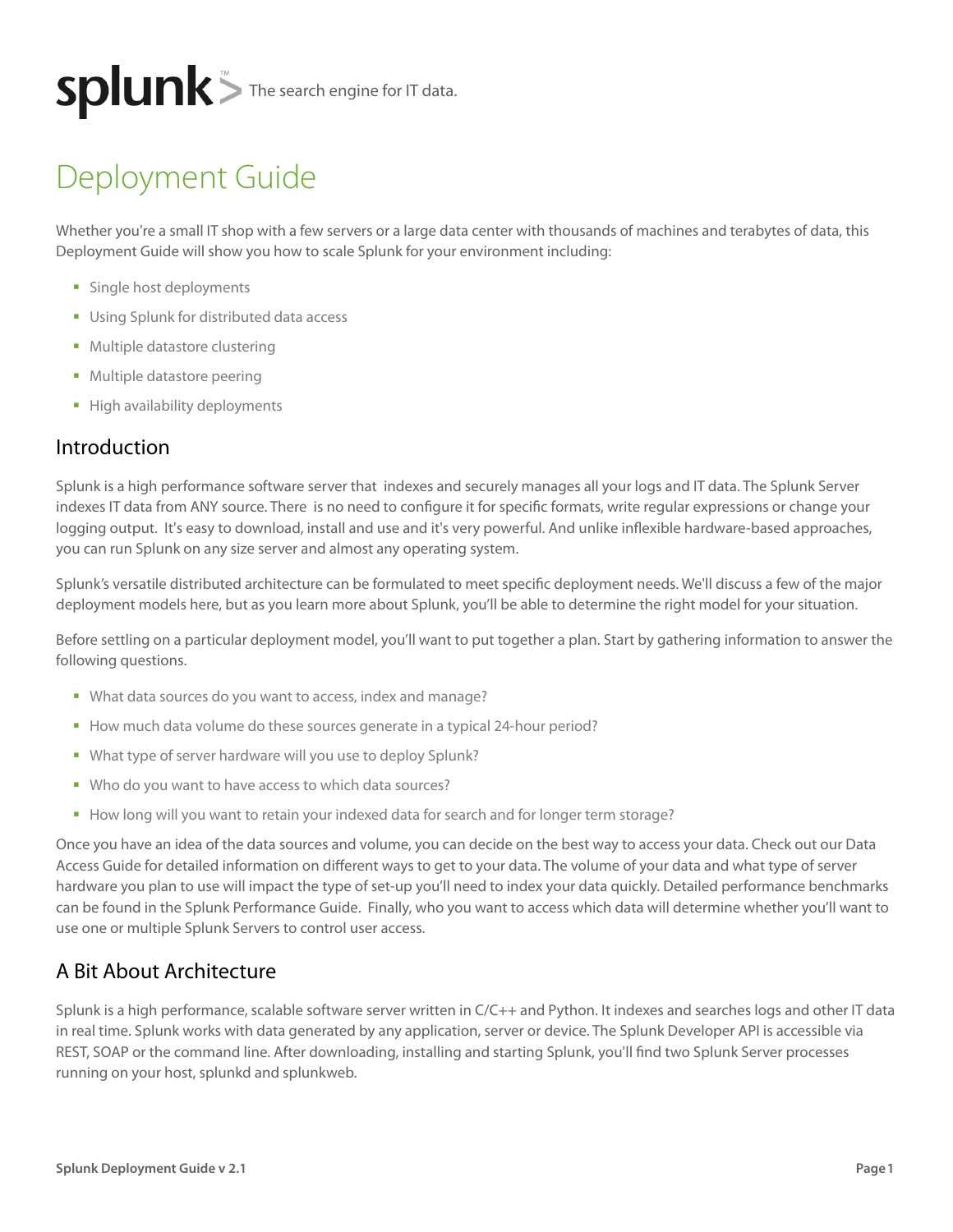- **splunkd** is a distributed C/C++ server that accesses, processes and indexes streaming IT data and also handles search requests. splunkd processes and indexes your data by streaming it through a series of pipelines, each made up of a series of processors. Pipelines are single threads inside the splunkd process, each configured with a single snippet of XML. Processors are individual, reusable C/C++ or Python functions that act on the stream of IT data passing through a pipeline. Pipelines can pass data to one another via queues. splunkd supports a command line interface for searching and viewing results.
- **splunkweb** is a Python-based application server providing the Splunk web user interface. It allows users to search and navigate IT data stored by Splunk servers and to manage your Splunk deployment through the browser interface. splunkweb communicates with your web browser via REST and communicates with splunkd via SOAP.



#### **Splunk Architecture**

## Single Host Deployment

The simplest deployment model is to run all the components of Splunk on a single server. If your data volume does not exceed the capacity of a single server this may be the right deployment for you.

A single server deployment includes the splunkWeb and splunkd processes and the Splunk datastore on a single server machine. In this model, splunkd can access, process, index and search data on a single Splunk Server. In an alternative single server configuration the Splunk datastore can reside on a NAS, SAN or other host across the network.

The single server deployment allows for multiple logical indexes to be stored within a single physical Splunk datastore. In this way, data can be kept logically separate for searching and is useful when source or source type alone doesn't provide enough data